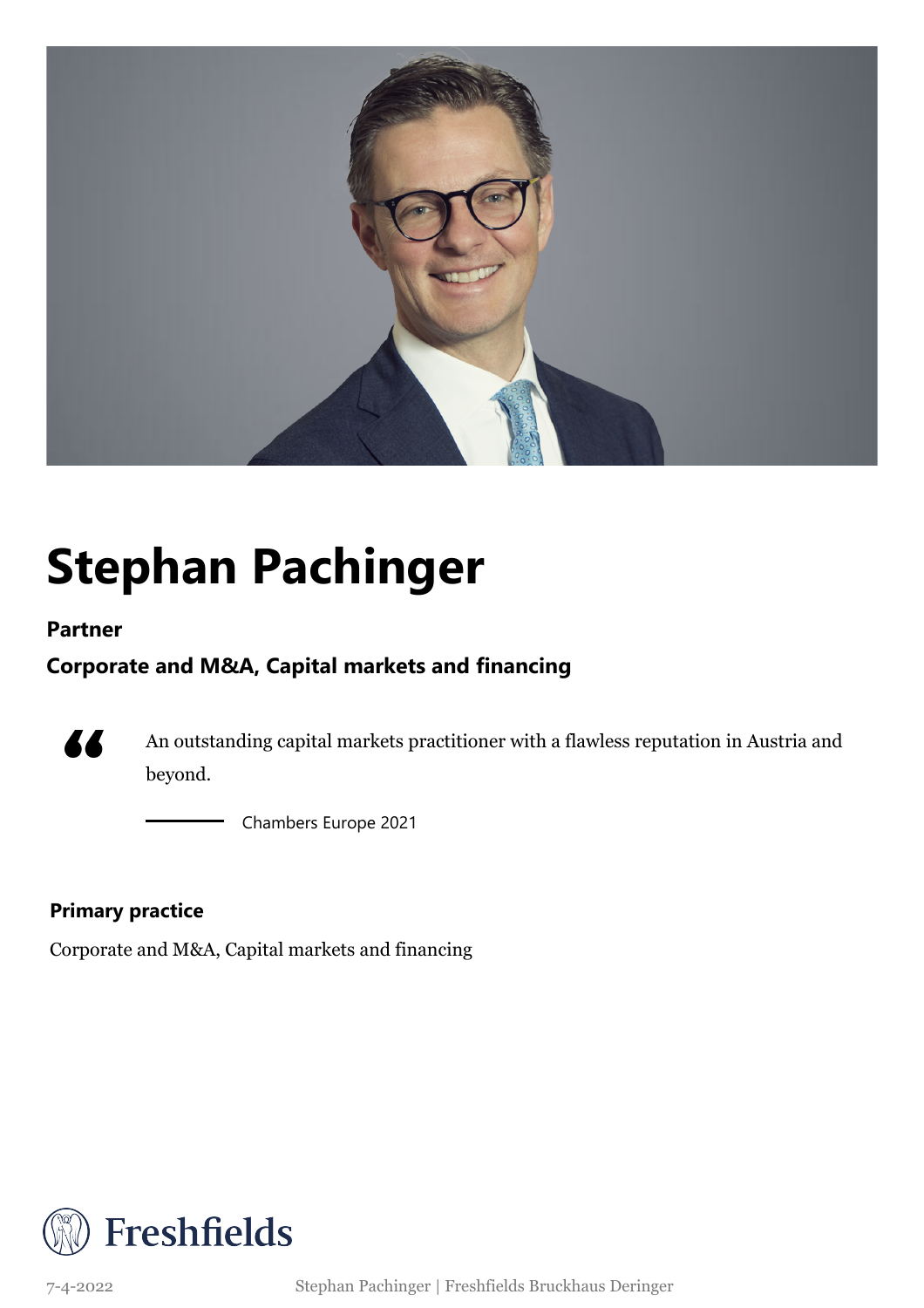# **About Stephan Pachinger**

**Stephan's work is focused on providing capital markets advice to listed companies and financial institutions ranging from IPOs, rights offerings and accelerated equity placements to equity-linked and debt capital markets transactions, including related regulatory advice.**

He also regularly advises banks on structured finance transactions and bank regulation.

In addition, he is part of the global FinTech group and heads the respective team in Vienna.

He speaks German, English and Spanish.

### **Recent work**

- Advising Nabriva Therapeutics, the Austrian biopharmaceutical company, on its initial public offering of 9,000,000 American Depositary Shares and listing on The NASDAQ Global Market.
- Advising Barclays Bank and Deutsche Bank as Joint Structuring Advisors in connection with the issuance by OMV Aktiengesellschaft of two tranches of hybrid bonds.
- Advising J.P. Morgan and UBS in connection with the initial public offering and listing of TLG IMMOBILIEN, a German commercial real estate company, on the Frankfurt Stock Exchange.
- Advising NOVOMATIC in connection with the establishment of its debt issuance programme and the issuance of a benchmark bond thereunder.

### **Qualifications**

#### **Education**

- Johannes Kepler University, Linz, Austria (Magister juris)
- Johannes Kepler University, Linz, Austria (Doctor juris)
- Boston University, US (LLM, banking and finance law)